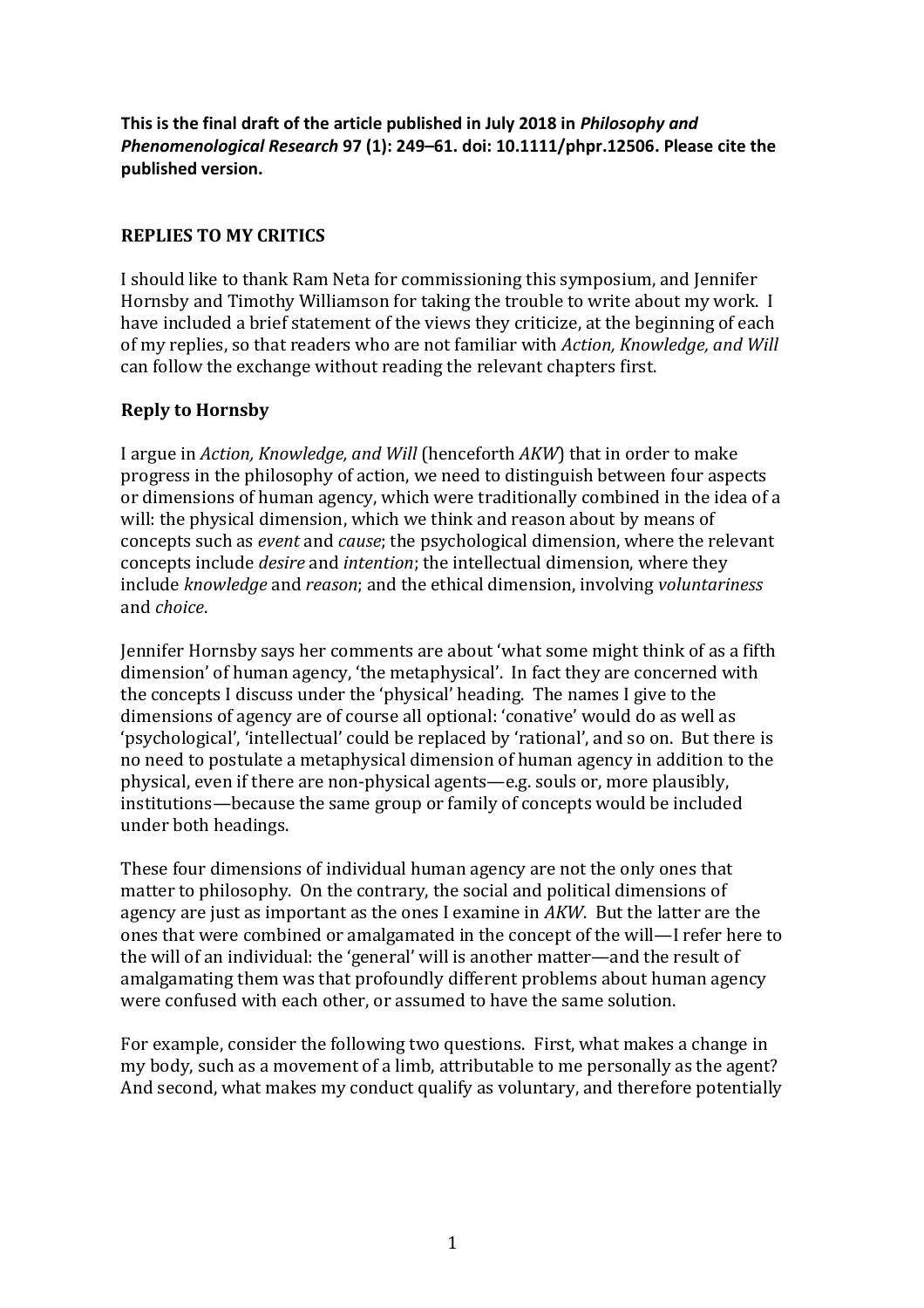culpable or meritorious? <sup>1</sup> The first question is about the distinction between activity and passivity, the distinction between causing and undergoing change, whereas the second is about an agent's liability to a particular range of responses or judgements, such as gratitude and resentment, or praise and blame. So the first is a physical question whereas the second is an ethical question. And yet they commonly received precisely the same answer: causation by my will.

As I have indicated, Hornsby's comments are about what I call the physical dimension of human agency. Her stated aim is to consider 'whether Hyman's view of acts as causings can accommodate what is said when action verbs are used with imperfect aspect', her view being that it cannot. But in fact this is one of several objections she advances against the position I defend concerning the relationship between the concepts of act, event, and cause. In what follows, I shall briefly summarize the position I defend in *AKW* regarding the relationship between agents, acts and events, before turning to Hornsby's objections to it.

First, I reject the traditional doctrine that some movements of the body qualify as acts, e.g. ones that are caused by desires or by the will. When someone does a simple act, such as raising her arm, her act and the motion of her arm are not one and the same thing. <sup>2</sup> For to raise something is to *cause* it to rise. So the act of raising her arm is the agent's *causing* of the motion of her arm, and the causing of the motion cannot be identical with the motion caused (*AKW*, pp. 55*f*). Adopting terminology introduced by Von Wright, we can call the motion of her arm the *result*  of her act of raising it, but the motion is not an act, any more than the death of Caesar, as distinct from the act of killling him—i.e. causing his death—was an act.

Now that comparison, and indeed some of the words in which I expressed it, are due to Prichard, who goes on to argue that instead of being identical, the act of raising one's arm and the motion of one's arm are related as cause and effect.3 In her influential 1980 book *Actions*, Hornsby agreed with this proposal, but as she says in her comment, she abandoned it some time ago. In my view, she was right to do so. There are, I believe, compelling logical and epistemological arguments against it (*AKW*, pp. 57-59). But if the act of raising one's arm is neither identical with the motion of one's arm nor related to it as cause and effect, how *are* they related?

The answer I defend in *AKW* is that to do a certain kind of act is to exercise the power or ability to cause a certain kind of change. The change may be a kind of motion, as when someone opens or closes a door or raises an arm, or another kind of change may be involved, as when one burns some toast. The agent is the one that causes the change and the patient is the one that undergoes it—though in

<sup>1</sup> It is debatable whether conduct that is not voluntary can be meritorious. I discuss this question in J. Hyman, 'Voluntariness and Intention', *Jurisprudence* 7 (2017), pp. 692-709.

<sup>2</sup> The doctrine that some movements of the body qualify as acts is accepted *inter alia* by Wittgenstein, Anscombe, Davidson and Armstrong, and rejected *inter alia* by Von Wright and Kenny. For references, see *AKW*, 3.1.

<sup>3</sup> H.A. Prichard, *Moral Obligation* (Oxford: OUP, 1949), p. 191.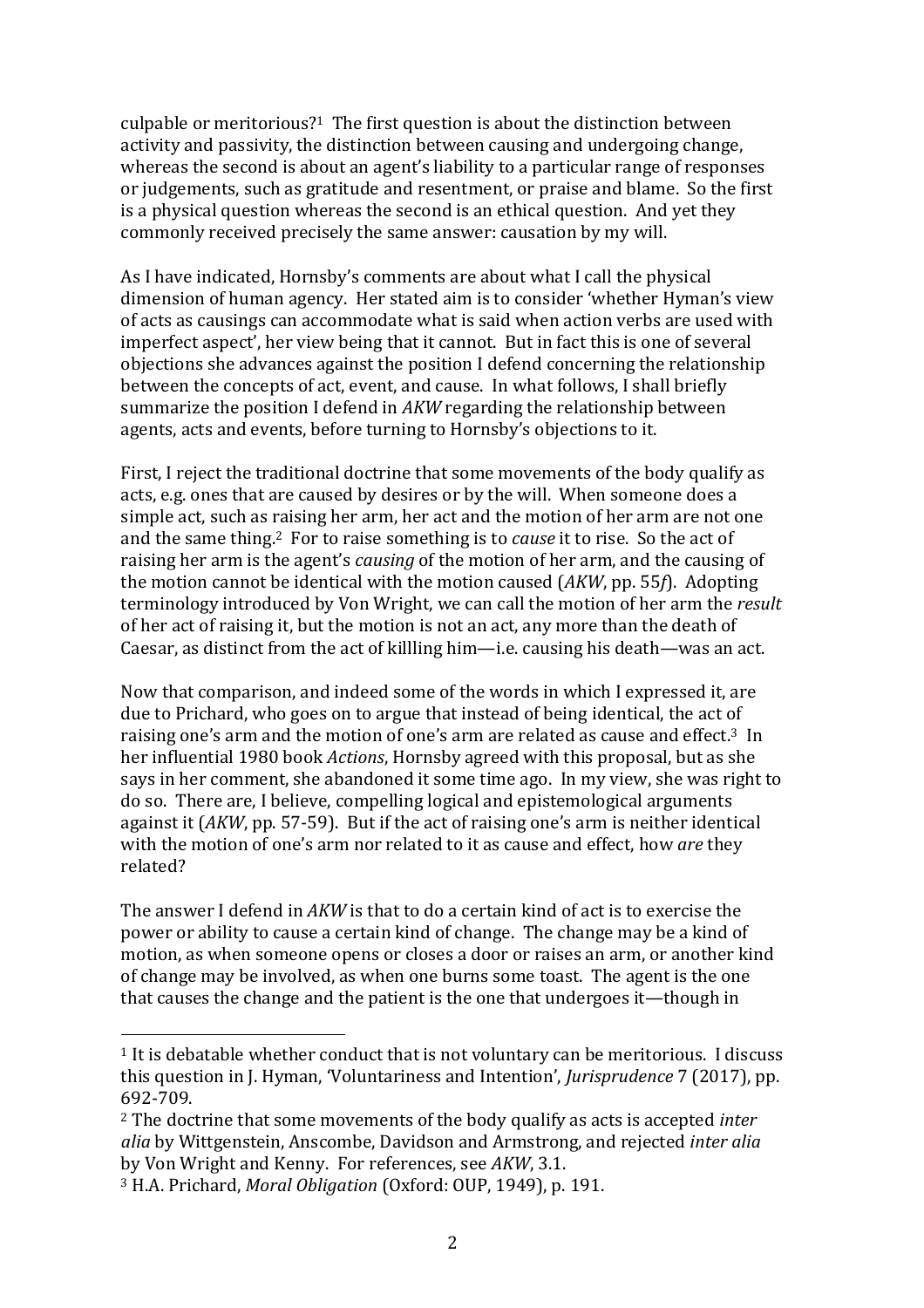some cases, such as suicide, these are one and the same—and the kind of act done depends on the kind of change caused. If the change is something's burning it is an act of burning something, if the change is something's dying it is an act of killing something, and so on. A particular act is therefore a particular instance of an agent's causing a certain kind of change.

The relationship between an act and its result—the causing of a change, and the change caused—is therefore similar to the relationship between an instance of a relation and one of the relata, for example, a marriage and one of the spouses. Why just 'similar to'? Why not say that an act *is* an instance of a relation, the causal relation between the agent and the act's result? I argue that this would not be quite right, because acts are dynamic whereas relations are static, i.e. ways in which one thing can stand to another thing, or several things can stand to one another (*AKW*, p. 74). That is why there is no analogue of the relationship between a relation and its converse in the case of acts. For example, 'Brutus *was older than* Caesar' and 'Caesar *was younger than* Brutus' ascribe converse relations, whereas 'Brutus *killed*  Caesar' and 'Caesar *was killed by* Brutus' describe one and the same act, with a single 'direction' or dynamic orientation (*AKW*, p. 71*ff*). It is also why acts take time whereas relation-instances do not. For example, David was the father of Absolom if, and only if, David begat Absolom. But begetting Absalom was one thing and being his father was another. The former may have been pleasant whereas the latter seems to have been painful, and we can ask when and where David begat Absalom, and how long it took, but not when and where David was the father of Absalom, or how long *that* took.

Hornsby criticises this theory of action on several grounds. The first, which is about the use of a verb in the imperfective or progressive form, concerns her most, and I shall discuss it at some length. I shall respond to the others more briefly.

(1) Hornsby's first criticism has to do with the use of the imperfective form of the verb to say that an act or event was or is in progress at a given time, without implying that it has been or will be completed: for example, 'Ann was drying a plate'. As I point out in a note in *AKW*, it is sometimes claimed that one cannot properly be described as being engaged in causing (as opposed to attempting to cause) a result, such as a plate's becoming dry, unless it actually occurs (*AKW*, p. 34n). (Call this the 'causing' claim.) But if that is right, then 'Ann was drying a plate' cannot be glossed as 'Ann was causing a plate to become dry'.

My comment on this line of thought is rather brief, perhaps too brief. Hornsby implies that I accept the 'causing' claim, but in fact I simply point out that *if* we accept it, then 'we cannot infer from the fact that to do an act of a certain kind is to cause a change of the corresponding kind, that to be doing an act of the same kind is to be causing a change of the corresponding kind.' Now Hornsby is sure that the inference is valid. 'It doesn't seem possible', she writes, 'to agree with Hyman that to dry the plate is to cause a certain change, yet to deny […] that to be drying the plate is to be causing such a change.' And she may be right. As I see it, this is a dilemma for those who find the 'causing' claim plausible: either give up the claim or at least interpret it as a cancellable implicature—or give up the inference.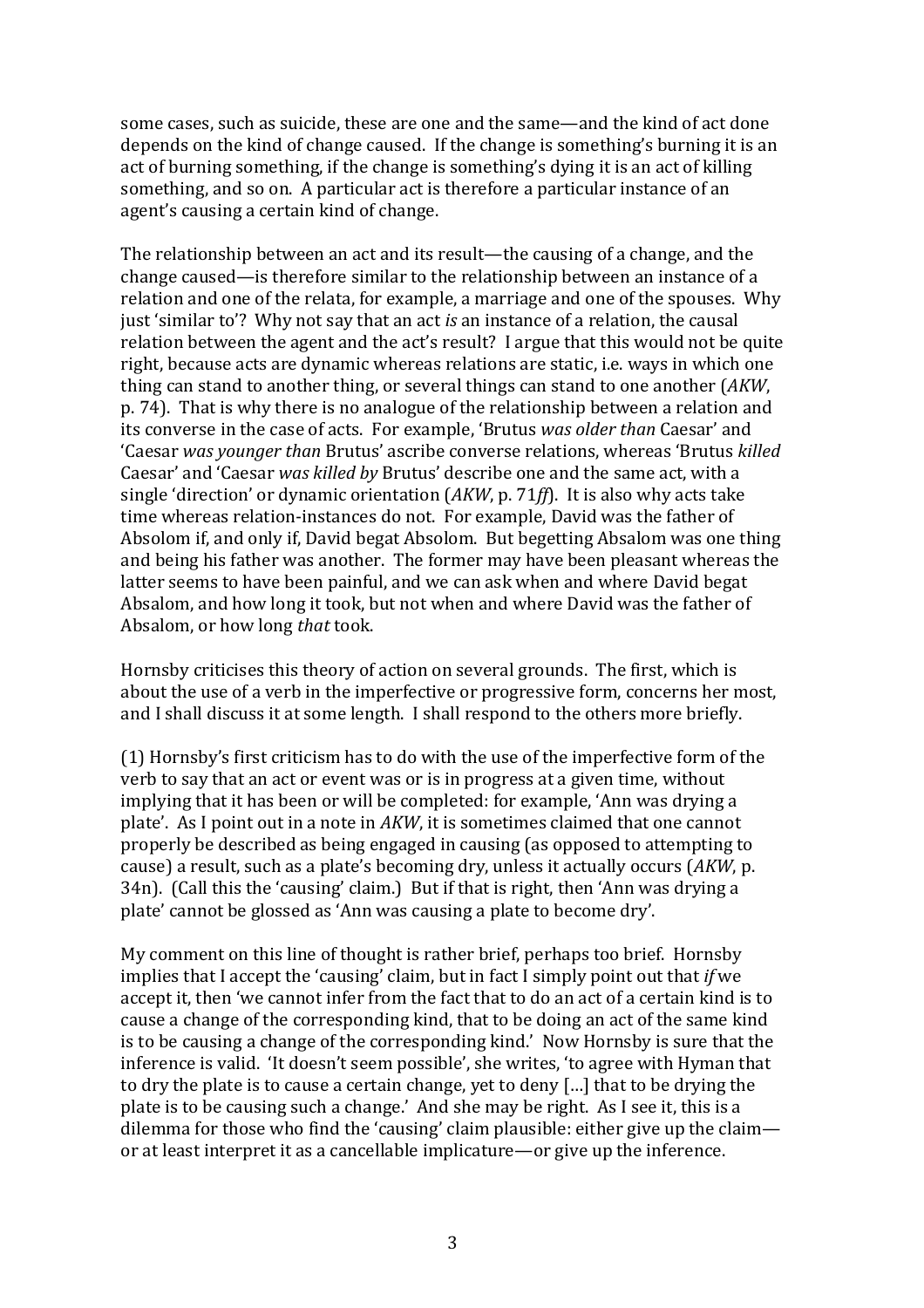This may seem like a minor point, but Hornsby explains that she is concerned about it because the 'tense and aspectual behaviour of verbs needs to be brought into account' when we explain the meaning of causative verbs. As she explains in her 2012 article 'Acts and Activity', where she spells out her position in more detail, her own view now is (i) that verbs in the imperfective aspect can be used to attribute *activity* of some kind to an agent, as opposed to a particular *act*; (ii) that an act is 'comprised from a bit of activity', much as an object of a certain kind, say a pill, consists of a quantity of stuff, such as aspirin; (iii) that what I call the result of an act—i.e. the change caused by the agent—is 'comprised from' the same 'bit of activity' as the act itself; and (iv) that the act and its result are one and the same event. So, to return to the question of the meaning of causative verbs, a single event 'might be described equally as "her raising her arm" or as "her arm's going up".'<sup>4</sup>

The only kind of act Hornsby discusses in detail in the 2012 article is a person's raising her arm, and she does not explain there how her picture applies to nonbasic acts. But in her comment on my book, she argues that in this kind of case too an act is the same event as its result. 'The flag's rising', she proposes there, 'simply was its being raised by John', and since she agrees that when John raises a flag, the flag's being raised by John and John's raising the flag are one and the same act, it follows that according to her view, just as a single event 'might be described equally as "her raising her arm" or as "her arm's going up"', another single event might be described equally as "John's raising the flag" or as "'the flag's going up". So this is not Davidson's theory that every act is a movement of the agent's body. Hornsby agrees with Davidson that a person's raising her arm and the motion of her arm are one and the same event. But whereas Davidson identifies John's act of raising a flag with the motion of his arm, Hornsby identifies it with the motion of the flag. 5

My view about these claims is as follows. (i) is incontrovertible: the imperfective form certainly can be used to attribute activity of some kind to an agent, such as knitting or walking, as opposed to a particular act, although it can also be used in a habitual sense, as in 'Anne is making her own breakfast, while Henry is away'. (ii), the claim that that an act is 'comprised from a bit of activity', is plausible in many cases, especially where the act is one that can be explicitly described as an activity with a specific terminus or span, such as knitting a sweater or walking across Brooklyn Bridge, although it should be borne in mind that activities such as knitting or walking consist in turn of specific acts, such as doing a purl stitch or taking a step. It is less plausible in some other cases, such as casting a vote or moving a bishop, where the kind of activity we would normally describe the agent

<sup>4</sup> J. Hornsby, 'Actions and Activity', *Philosophical Issues* 22 (2012), pp. 234*f*. See also J. Hornsby, 'Basic Activity', *PAS*, suppl. vol. 87 (2013), pp. 1-18. The analogy between act/activity and thing/stuff was originally drawn in Alexander P.D. Mourelatos, 'Events, Processes, and States', *Linguistics and Philosophy* 2 (1978) pp. 415-434.

<sup>5</sup> Hornsby's position is also defended in U. Coope, 'Aristotle on Action', *PAS*, suppl. vol. 81 (2007), pp. 109-38, and D. Hillel-Ruben, 'One-particularism in the theory of action', *Philosophical Studies* (2017).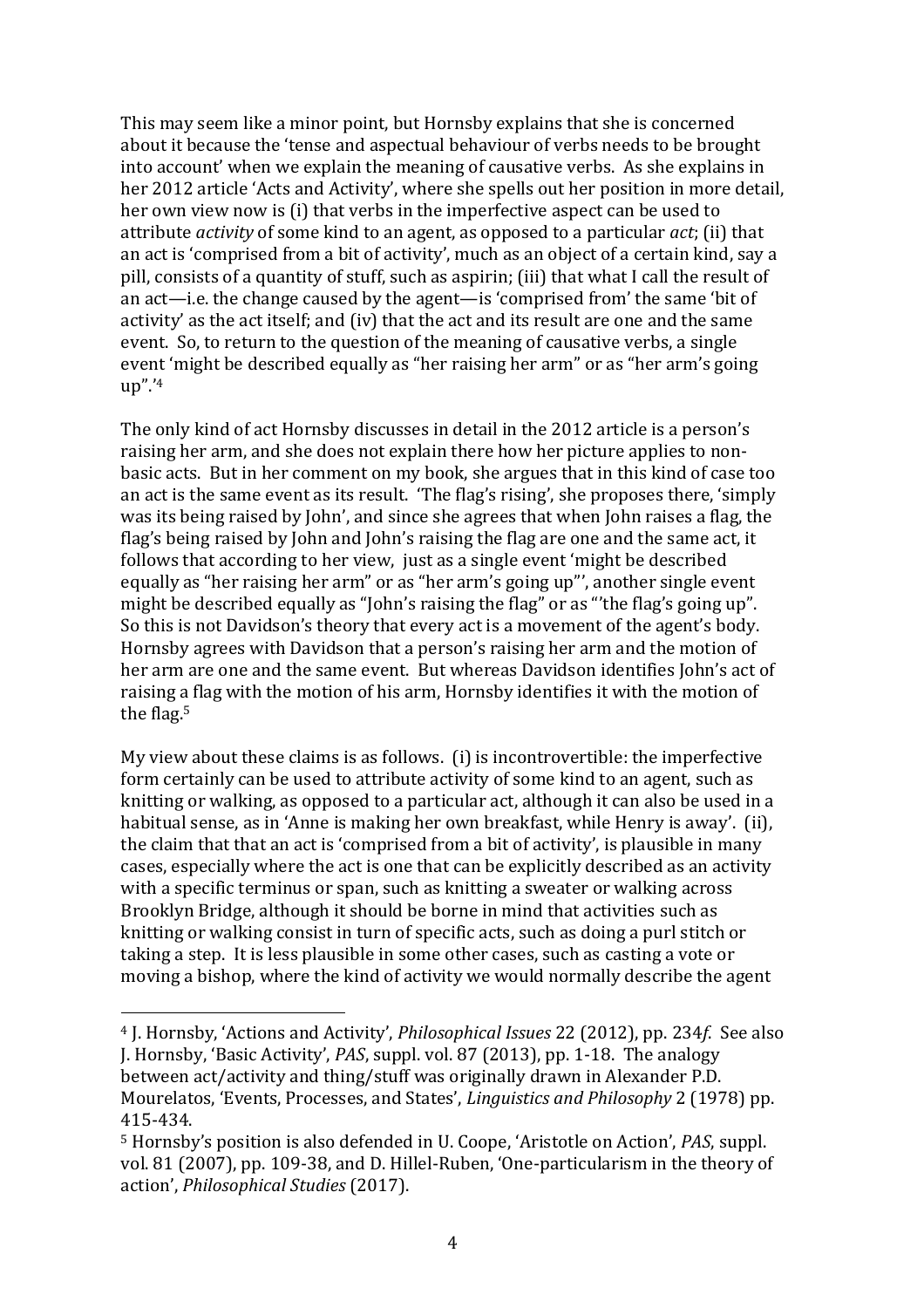as being engaged in is not casting or moving, but, say, political activity or playing chess. For in these cases, the activity consists in acts such as the ones mentioned, rather than the other way around, just as walking consists in taking steps, whereas taking steps does not consist in walking. However, if every basic act consists in (or is 'comprised from a bit of') the activity of moving parts of one's body, then there is a sense in which every non-basic act also 'ultimately' consists in activity of this kind.

That is all I have to say about (i) and (ii). Hornsby says she doubts whether my view of acts as causings 'can accommodate what is said when action verbs are used with imperfect aspect'. Presumably she has points (i) to (iv) in mind. But my position is certainly consistent with (i) and (ii). The points it is *not* consistent with are (iii) and (iv): the claim that result of an act is 'comprised from' the same 'bit of activity' as the act itself, and the claim that an act and its result are one and the same event.

But (iii) and (iv) cannot be right. This should be obvious in the case of non-basic acts—acts whose results are not movements of the agent's body—such as raising a flag or Caesar's murder. The result of Caesar's murder was his death, and his death was not 'comprised from a bit of activity'—some vigorous stabbing by the conspirators, for example—and it cannot be the same event as his murder. For the death was caused by haemorrhage or shock, whereas the murder was not. But it is equally true in the case of basic acts. When I raise my arm, the motion of my arm is not 'comprised from a bit of activity', and cannot be the same event as my act of raising it. For the motion of my arm was caused by a contraction of my biceps, whereas my act of raising it was not. Furthermore, the claim that an act and its result are one and the same event faces the familiar and insurmountable difficulties about the location of acts that were explored in the 1960s and 1970s, and which I discuss in chapter three of *AKW*. Most of the literature on this topic concerns nonbasic acts, but the problem is no less acute in the case of basic acts. For as Davidson points out, 'if a man's arm goes up, the event takes place in the space– time zone occupied by the arm; but if a man raises his arm, doesn't the event fill the zone occupied by the whole man?' <sup>6</sup> Davidson takes the example to show that we do not have adequate criteria for the location of an event, but this is simply an evasion. Acts or events that do not occur in the same place cannot be identical. 'Fill the zone' may not be exactly the right phrase, but if the motion of a limb occurs in a certain place, and the act of moving it does not occur in that place, then they are distinct.

For these reasons, while my view of acts as causings cannot accommodate everything that Hornsby says about 'what is said when action verbs are used with imperfect aspect', I believe it can accommodate the parts of what she says that are true.

(2) *Suppose that John set his plate drying machine to start in five minutes' time. One might think that in this case it was the machine, not John, that dried the plate; and that here John did cause the plate to dry: he did so by setting the machine.*

<sup>6</sup> D. Davidson, *Essays on Actions and Events* (Oxford: OUP, 1980), p. 124.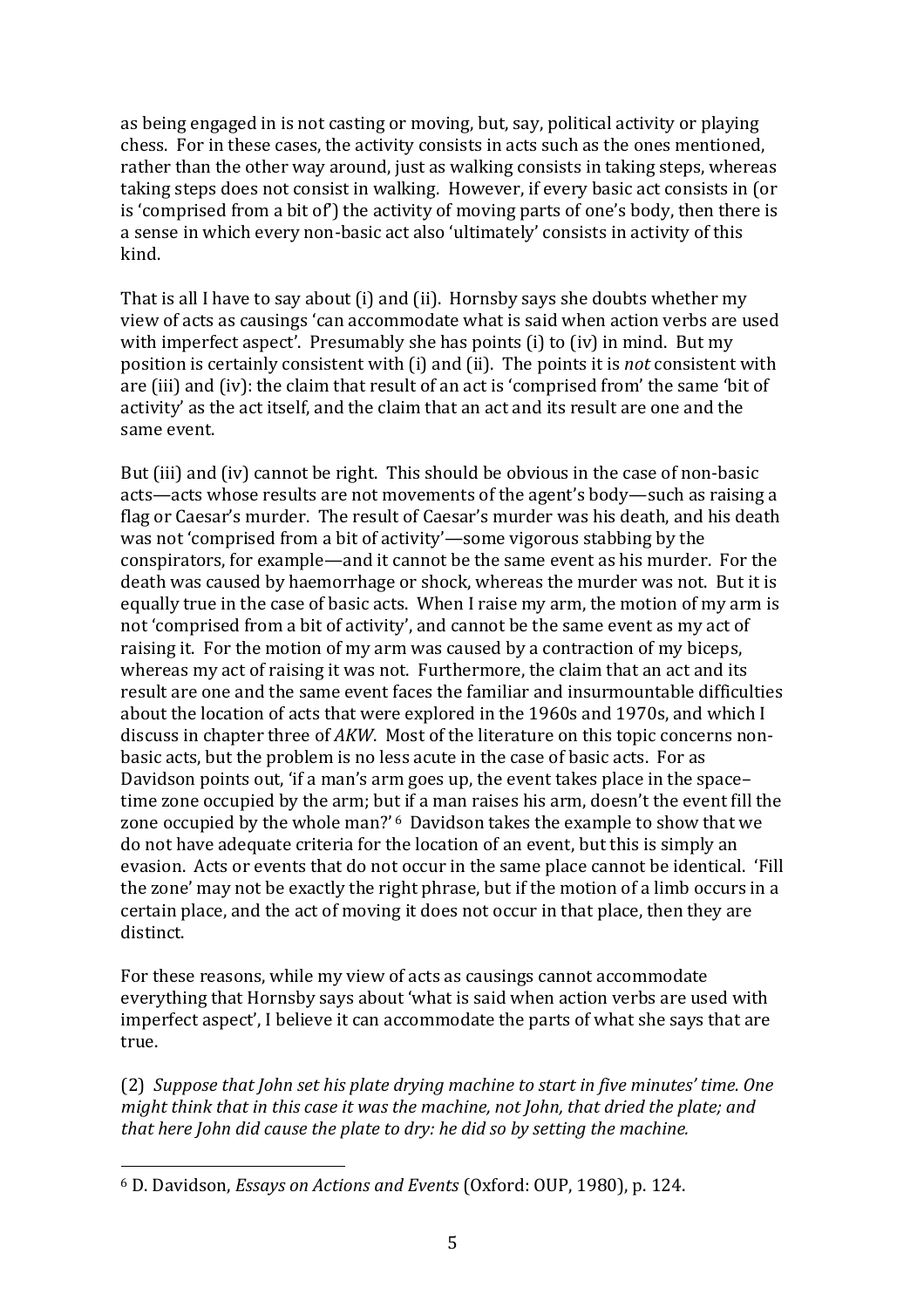In *AKW*, I argue that 'to raise, move, wet, dry, kill, etc., something is to cause it to rise, move, become wet, become dry, die, etc., regardless of identities of the agent and the patient and regardless of the means by which the act is done' (*AKW*, pp. 36*f*). I discuss the kind of objection Hornsby raises on pp. 38*f*, and I do not have much to add to what I say there. It is true that we tend to reserve the phrase 'cause . . . to rise (move, die, etc.)' for the case where something is raised (moved, killed, etc.) more indirectly than usual; and equally that we tend to reserve the causative verbs for cases where causation is relatively direct, although the proximity of the connection suggested by the causative expression is relative to what is normal in the kind of case concerned. But we do not observe this rule consistently. For example, we do not find the statement that Stalin killed millions jarring, although he did not do so personally, or with his own bare hands. Furthermore, if we did observe the rule strictly, it would not follow that to raise, move, kill, wet, dry, etc., something is *not* to cause it to rise, move, die, become wet, become dry, etc. On the contrary, if 'raise' meant 'cause to rise by some relatively direct means', then to raise something would be to cause it to rise by some relatively direct means, and hence, *a fortiori*, it would be to cause it to rise.

(3) *If 'raise X' meant 'cause X to rise', then one would expect 'John raised the flag slowly' to be equivalent to 'John caused the flag to rise slowly'. But the latter sentence conveys that the flag's rising was slow. It doesn't convey, as the former does, that John did something slowly.*

True, 'John caused the flag to rise slowly' doesn't convey that John did something slowly. The adverb is in the wrong place, and the way to convey that John acted slowly would be to say 'John slowly caused the flag to rise'. But it does not follow that 'raise the flag' does not mean 'cause the flag to rise'. Sameness of meaning does not imply substitutability *salva veritate* without any change in word order. For instance, 'X took out a contract on Y' means 'X hired someone to murder Y'. But 'Michael took out a contract on Fredo regretfully' does not mean that the hitman was required to commit the murder in a regretful state of mind. The correct paraphrase is 'Michael regretfully hired someone to murder Fredo'.

(4) *'Paul melted the butter' conveys that Paul and the butter stand respectively in the relation that any two things stand if the first melted the second. Here there is no claim that an act in any sense is a relation. The claim is that the two-place predicate 'melted' expresses a relation.*

I doubt whether this can be right. 'Paul melted the butter' may indeed *convey* that Paul and the butter stand respectively in the relation that any two things stand if the first melted the second, if 'convey' means suggest or imply, but this is not what someone who utters the sentence 'Paul melted the butter' *says*. What they say is that Paul melted the butter, which is analogous to the statement that David *begat* Absolom (in which the predicate is an action verb), rather than the statement that David *is the father of* Absolom (in which the predicate expresses a relation). If we want a predicate analogous to '*x* is the father of *y*', which expresses the relation that any two things stand in if the first melted the second, then we shall have to use '*x* is the one who melted *y*', or something of that kind. But whereas *this* predicate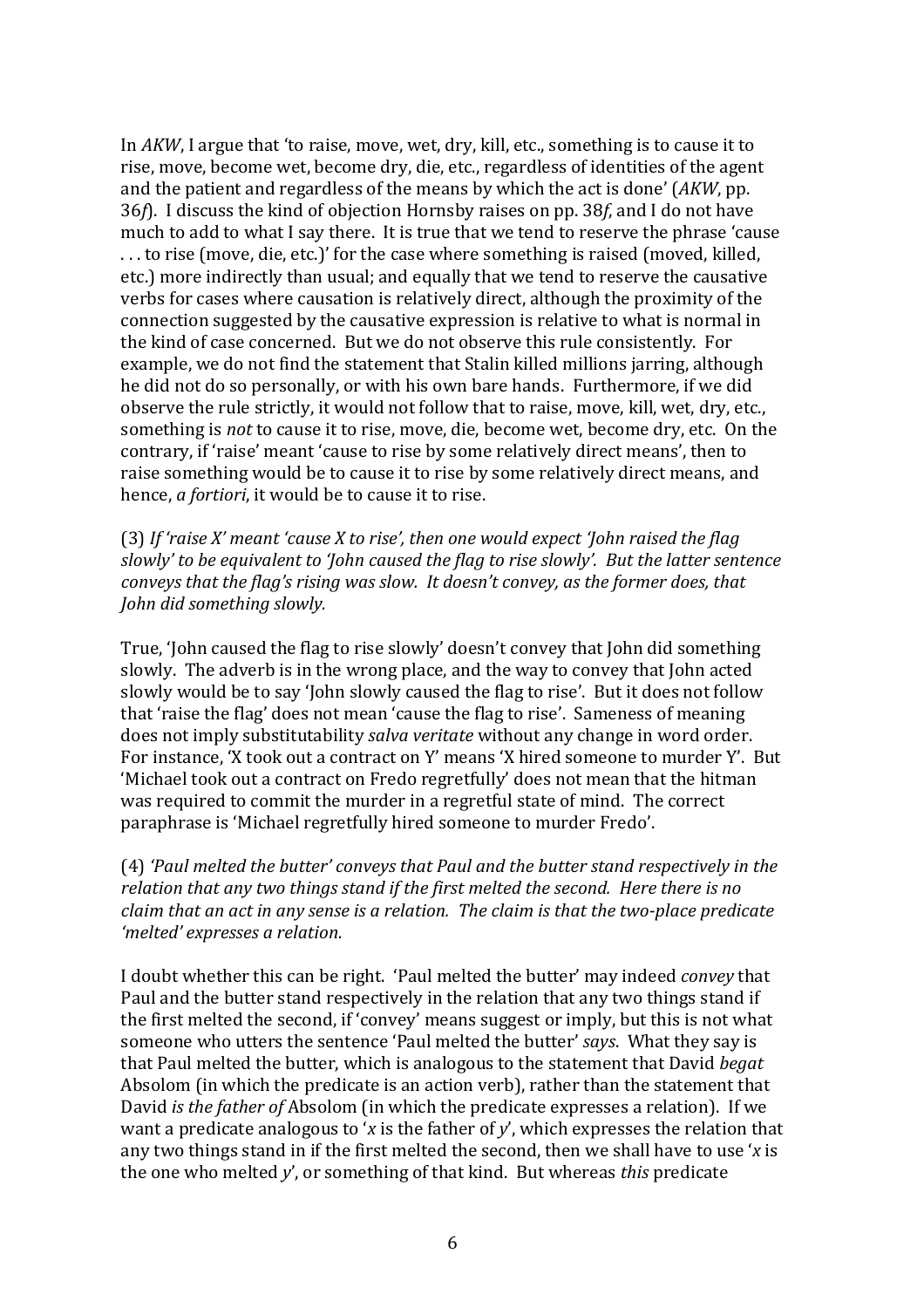certainly does express a relation, if an act *is* not a relation—as Hornsby appears to concede—then the predicates '*x* melted *y*' and '*x* begat *y*' do not *express* relations.

Hornsby says that 'no-one really thinks that acts themselves are included in the category of relations. Hyman's real opponent here, I think, is someone who wants to allow that relational predications may be made with action verbs.' In fact, Kenny showed that the claim that acts are relations had been implicit in the treatment of action verbs by logicians since Russell, when he (Kenny) made philosophers aware that it was problematic. <sup>7</sup> Davidson then reasserted the claim explicitly in several places. <sup>8</sup> And where Davidson led, many others followed. But the substantial point is that Hornsby draws a distinction without a difference. For acts *are* relations if, and only if, the predicates we use to report them *express* relations. Perhaps the word 'convey' is the culprit, since we can *imply* that the relational predicate '*x* is the father of *y*' applies to David and Absolom by *saying* that David begat Absolom, but it does not follow that '*x* begat *y*' also expresses a relation, which—since begetting is not a relation—it does not.

## **Reply to Williamson**

In the last three chapters of *AKW*, I defend the theory that knowledge is the ability to be guided by the facts. To know a fact, I argue, is to have the ability to be guided by it, to respond to it rationally, in what one thinks, or feels, or does. The core of the argument is quite simple.

First, the traditional assumption that knowledge is a species of belief is mistaken. Both can be described as mental states, in a broad sense of the term. But knowledge and belief have different objects: the object of belief is a proposition, whereas the object of knowledge is a fact (*AKW*, p. 163).<sup>9</sup> Moreover, knowledge is an ability, whereas belief is a disposition. Belief, like many other attitudinal dispositions, such as love or trust, can be foolish, passionate, or whole-hearted; whereas knowledge, like other mental skills and abilities, such as the ability to calculate or reason, cannot be any of these things. We ask why rather than how someone believes something, or trusts someone, wanting a justification; whereas we ask how rather than why someone knows something, wanting to be told the means by which their knowledge was acquired (*AKW*, p. 164).

But if knowledge of a fact is an ability, what is it an ability to do? In other words, what kinds of thought, feeling, or behaviour express a person's knowledge of a fact? It should be obvious that thought, feeling and behaviour do not express a person's knowledge of fact whenever they are explained by that fact. For example, someone with diabetes might feel despondent because her blood sugar is low without *knowing* that her blood sugar is low. Feeling despondent is simply an effect low

<sup>7</sup> A.J.P. Kenny, *Action, Emotion and Will* (London: Routledge & Kegan Paul, 1963), ch. 7.

<sup>8</sup> E.g., D. Davidson, 'Adverbs of Action', in B. Vermazen & M.B. Hintikka (eds), *Essays on Davidson* (Oxford: OUP, 1985), p. 232.

<sup>9</sup> I discuss this point at greater length in J. Hyman, 'Knowledge and Belief', *PAS*, suppl. vol. 91 (2017), pp. 267-289.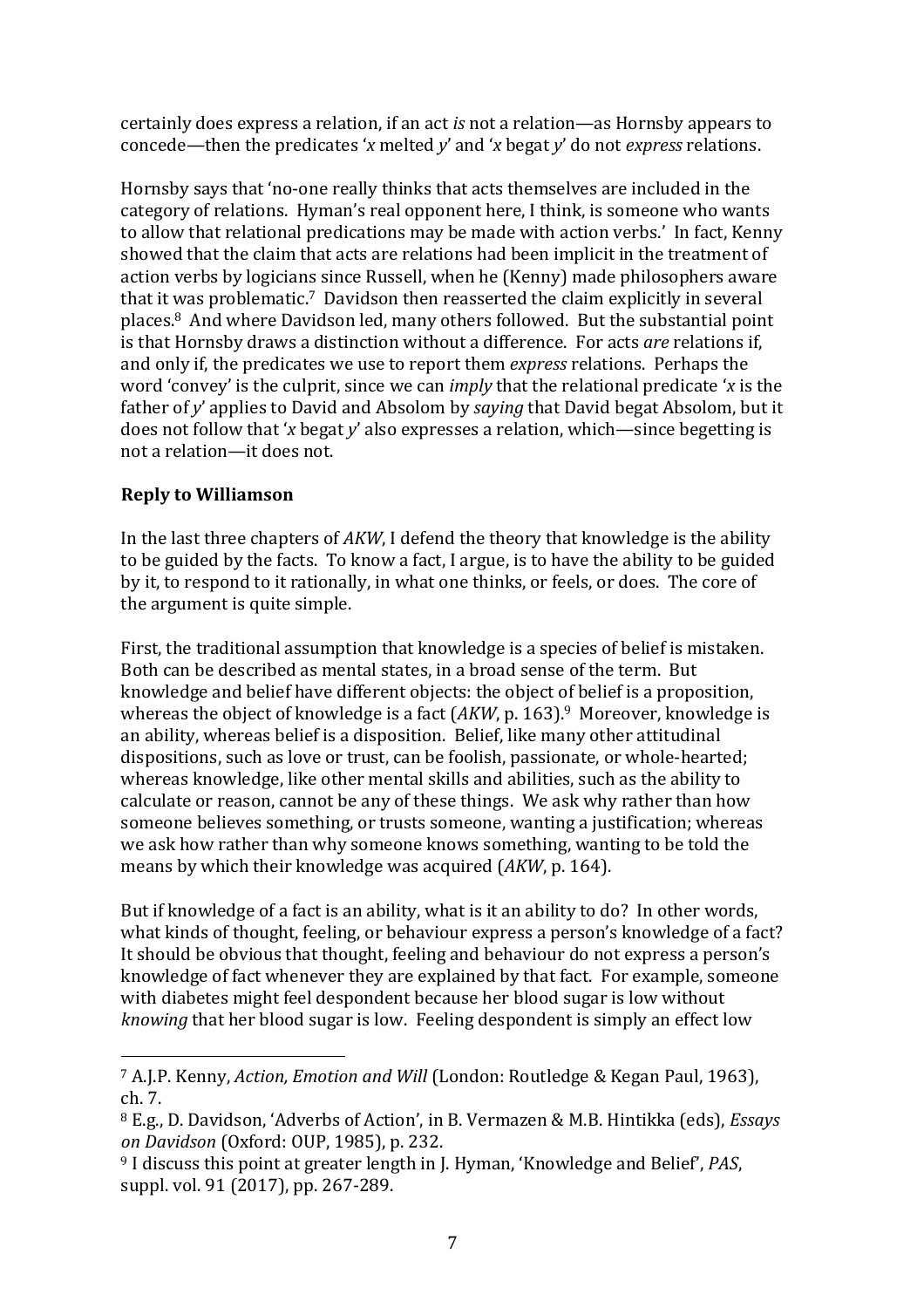blood sugar sometimes has. But suppose she worries about hypos (episodes of low blood sugar), checks her blood sugar level, discovers that it is low, and feels despondent for this reason. In *this* case, the statement that she feels despondent because her blood sugar is low is a different kind of explanation. It is the same kind of explanation we would give of an intentional act, e.g. if we explained that she ate a biscuit because her blood sugar was low. It presents the fact that her blood sugar is low as *her* reason—not merely *the* reason—why she feels despondent, in other words, it presents it as a fact she responds to rationally, a fact she is guided by, or takes it consideration or acount.

In *AKW* I defend the theory that a person's knowledge of a fact is her ability to be guided by it, in what she thinks or feels or does. One might think that there is no difference between knowledge and belief in *this* respect—that they explain a person's thoughts, feelings and behaviour in exactly the same way. But I argue that this is a mistake (*AKW*, 6.4). It is true that knowledge and belief tend to have the same mental and physical effects. For example, a man who has never travelled from Athens to Larissa, and does not know the way, but has the right opinion about the route purely by chance, will take the same road as a man who does know the way, and has made the journey many times. But one cannot be guided by a fact one does not know, any more than one can be guided by a sign one cannot see, so explanations that involve knowledge are different from ones that involve belief. 'He took the left fork because he knew that it leads to Larissa' refers to a feature of his situation he was aware of and took into account, whereas 'He took the left fork because he believed that it leads to Larissa' merely refers to his state of mind.

In his interesting and resourceful comments, Timothy Williamson disputes the claim that knowing a fact can be equated with having the ability to be guided by it, or, as he expresses the idea, with having the ability to 'do things *because p* (on the relevant reading of "because")'. His discussion falls into two parts. In the first part, he concedes for the sake of argument that being able to do things *because p* is both necessary and sufficient for knowing that *p*. Then, in the second part, he contests this proposition by means of three examples. The first example is meant to show that knowing that *p* is not necessary for having the ability to do things *because p*, the second and third ones are meant to show that it is not sufficient. I shall begin with the examples.

(1) *Right now, with my eyes open, I have the* ability *to move cautiously because my eyes are shut. It is just that, to exercise that ability, I have to shut my eyes. […] Thus knowing that my eyes are shut is not necessary for being* able *to do things because my eyes are shut. It is only necessary for* doing *things because my eyes are shut.*

Is Chris Froome able to ride a bike in his sleep? Probably not. Somnambulism is well documented, bike-riding while asleep less so. But Chris does not lose his ability to ride a bike when he falls asleep, and then recover it again when he wakes up. His ability to ride a bike is undiminished, although he cannot exercise it in his sleep. In other words, he has the ability to ride-a-bike while asleep, but he doesn't have the ability to ride-a-bike-while-asleep. Williamson thinks that the ability to be guided by a fact is similar: 'Right now, with my eyes open, I have the *ability* to move cautiously because my eyes are shut. It is just that, to exercise that ability, I have to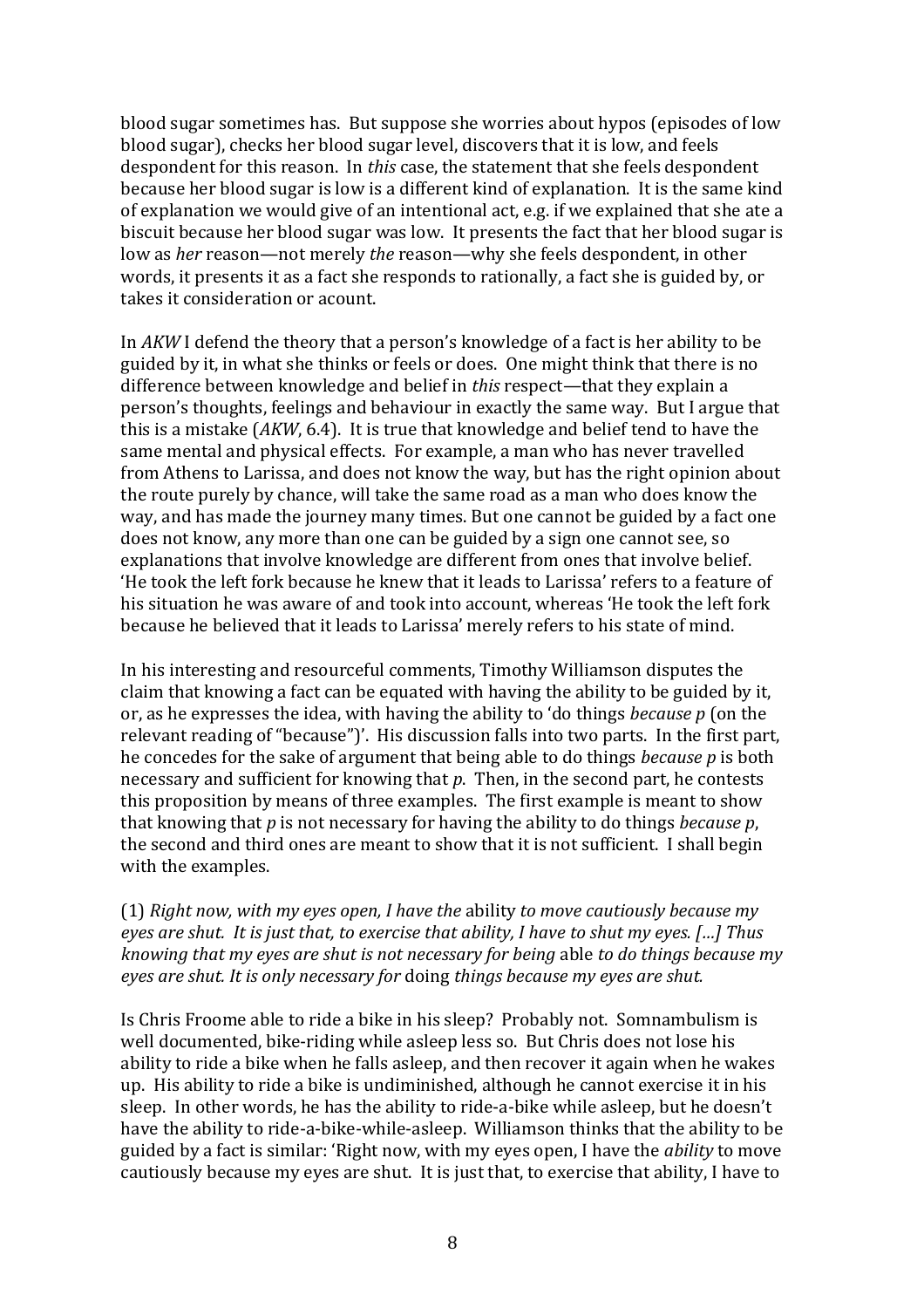shut my eyes.' But can that be right? Consider a different case. Suppose I do not have a bike. Does Chris have the ability to ride *my* bike? The answer is surely that if I acquired a bike, he would have the ability to ride it, but as things stand there is no such ability since there is no such bike. It would be wrong to say: 'Right now, Chris has the *ability* to ride my bike. It is just that, for him to exercise that ability, I would have to acquire one.' Similarly, if my eyes are open, there is no such fact as the fact that my eyes are shut, so the question whether I am able to be guided by it does not arise. As soon as I shut my eyes, the question *does* arise, and the answer may be either yes or no, depending on the circumstances. For example, I may open and close my eyes while I am asleep, but I cannot be guided by the fact that my eyes are closed in these circumstances, unless they are also circumstance in which I can know that my eyes are closed. Hence, the example fails to show that knowledge of fact is not necessary for the ability to be guided by it, because in the example there is no such fact. So the objection fails.

(2) *A criminal being led out to execution might know the conjunction that the money is hidden in the cellar and he will never do anything even partly because the money is hidden in the cellar; such a conjunction is clearly knowable in principle. [But] it is impossible for him to do anything for that conjunctive reason. Consequently, he lacks the ability to do something because the conjunction holds.*

The first sentence may be true. But the claim that knowledge of a fact is the ability to be guided by it is not about the ability guided by it *purely in what one does*, for one can be guided by a fact one knows in thought or feeling too, and as I emphasize in *AKW*, this counts as an exercise or expression of knowledge, just as much as being guided by a fact one knows in what one does (p. 167). The convict in Williamson's example may know that he won't *do* anything, anything significant at least, because the money is in the cellar—for example, he won't tell a friend where to find it—since the time for action has evidently passed when the place of execution comes into view. But he may still *realize* that the butler will be the person who finds the money, and if he likes the butler, he may *feel pleased* that he didn't leave it in the attic, as a result. Indeed, even the fact that he will never do anything even partly because the money is hidden in the cellar (as opposed to the simple fact that the money is hidden in the cellar) might prompt him to think or feel something, such as regret. After all, it is a poignant fact, from his point of view. At what point does it become certain that he will longer have any thoughts or feelings of these kinds? How close to death does he need to be? That depends on how long it takes to make an inference. Suppose the answer is 100 ms. Can he know that he will never do or think or feel anything even partly because the money is hidden in the cellar after that moment has passed, assuming he knows that it has passed, i.e. that he has less than 100 ms to go, before his ability to think is finally extinguished? I think not. For if he *did* know that he will never do or think or feel anything etc., this would have to be as a result of making an inference from the fact that it is now too late to make an inference. So I doubt whether this is in fact something he can know.

In sum, Williamson's conjunction does seem to be knowable in principle, and available to the criminal as a reason for thinking X or feeling Y. Whereas the conjunction that the money is hidden in the cellar and he will never *do or think or*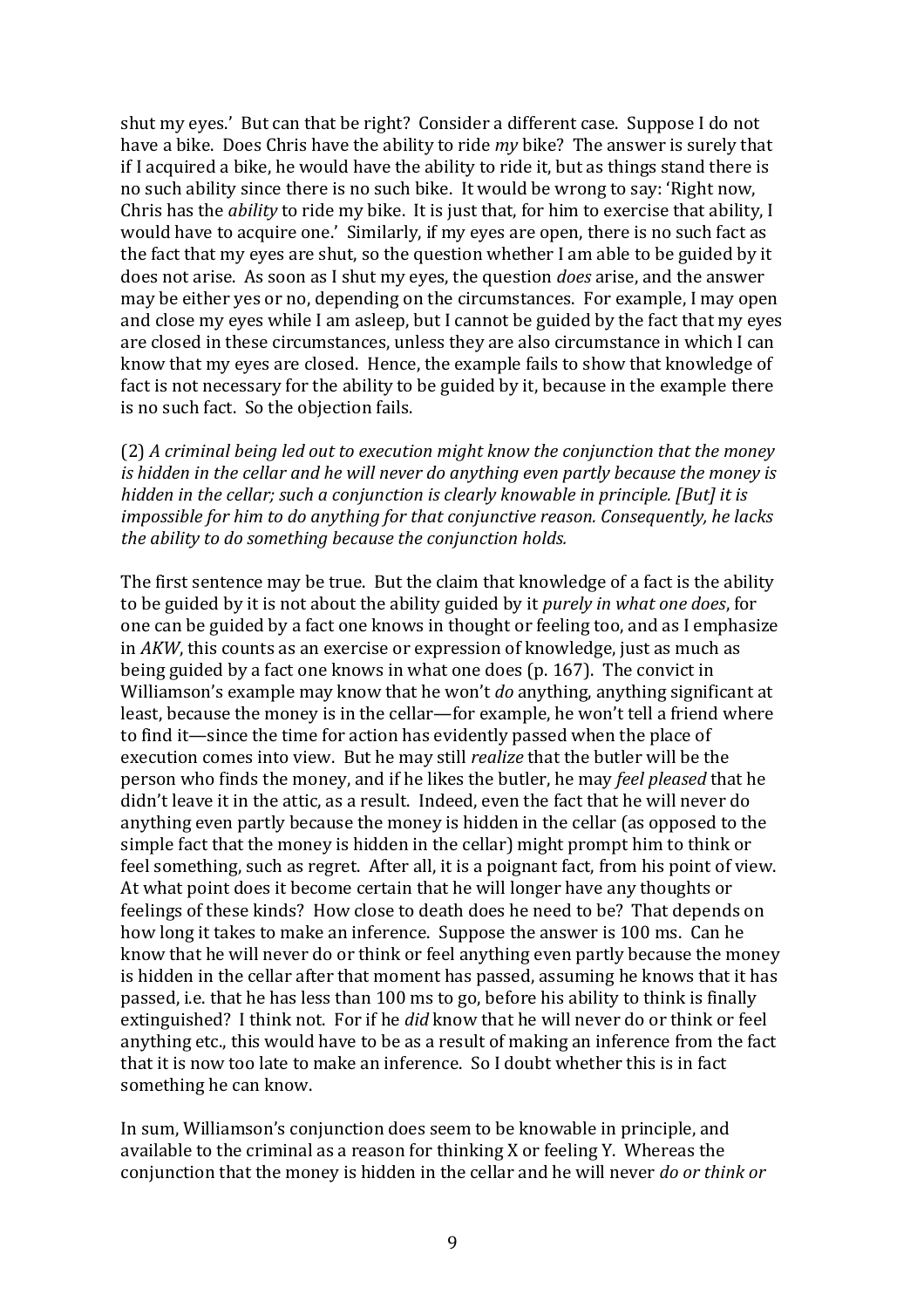*feel* anything even partly because the money is hidden in the cellar is neither knowable by him nor available to him as a reason. So the example does not disprove the equivalence between knowing a fact and being able to be guided by it. On the contrary, it confirms it.

(3) *Let s be the sentence "Everything is as it actually is", on the reading formalized in modal logic as p (p ↔ @p) with quantification into sentence position and the rigidifying "actually" operator @. As uttered in any possible world w, s expresses a proposition p<sup>w</sup> true in w and in no other world. […] Consider a possible world w in which someone knows p<sup>w</sup> under the guise of s but never acts on the knowledge. […] In any other world, p<sup>w</sup> is false and so is not a reason for which she can do anything. Thus she does not do anything for the reason p<sup>w</sup> in any possible world. […] Since one has the ability to do something only if it is metaphysically possible for one to do it, even in w she lacks the ability to do things for the reason pw. Nevertheless, in w, she knows pw.*

It would be easy to offer an accommodating reply to this objection, something to the effect that knowledge of a tautology, or of a tautology of a certain kind, is a limiting or special case. But I don't think we should concede this much to the objection. Roughly, I think the objection shows that once we have introduced the '@' operator, or learned to use the word 'actually' in this way, the principle on which the objection relies, that

(P) one has the ability to do something only if it is metaphysically possible for one to do it,

no longer holds without restriction. Or alternatively, the availability of the '@' operator shows that the principle does not hold without restriction. The reason for saying this is that the exercise of the ability to actually V (where 'V' stands for a verb-phrase) is excluded in non-actual worlds *a priori*. So if the ability is not exercised in the actual world, it is not exercised in any possible world at all. Hence, if (P) were true without restriction, the ability to actually V would not exist unless it was exercised. But it is a general rule (with a definable range of exceptions) that an ability does *not* need to be exercised to exist. So (P) cannot be true without restriction. I shall explain this in more detail now.

As a rule, an ability does not need to be exercised in order to exist, unless doing the thing is the only way to acquire the ability, as it is for speaking English (despite the apocryphal story about Carlisle), and for walking, in the case of human beings. As Williamson points out, it is easy to define an ability that does not need to be exercised in order to exist by combination, such as the ability to recite a limerick while standing on one leg. But Williamson's argument shows that if we accept (P), we can construct a whole raft of exceptions to this rule. In fact, for any ability to V, the ability to actually V is an exception, so in effect the rule becomes the exception and the exception becomes the rule. Take the ability to actually climb Everest. Evidently, this ability can only be exercised in the actual world, so if a climber doesn't exercise it in the actual world, she doesn't exercise it in any possible world at all. Hence, if (P) were true without restriction, it would follow that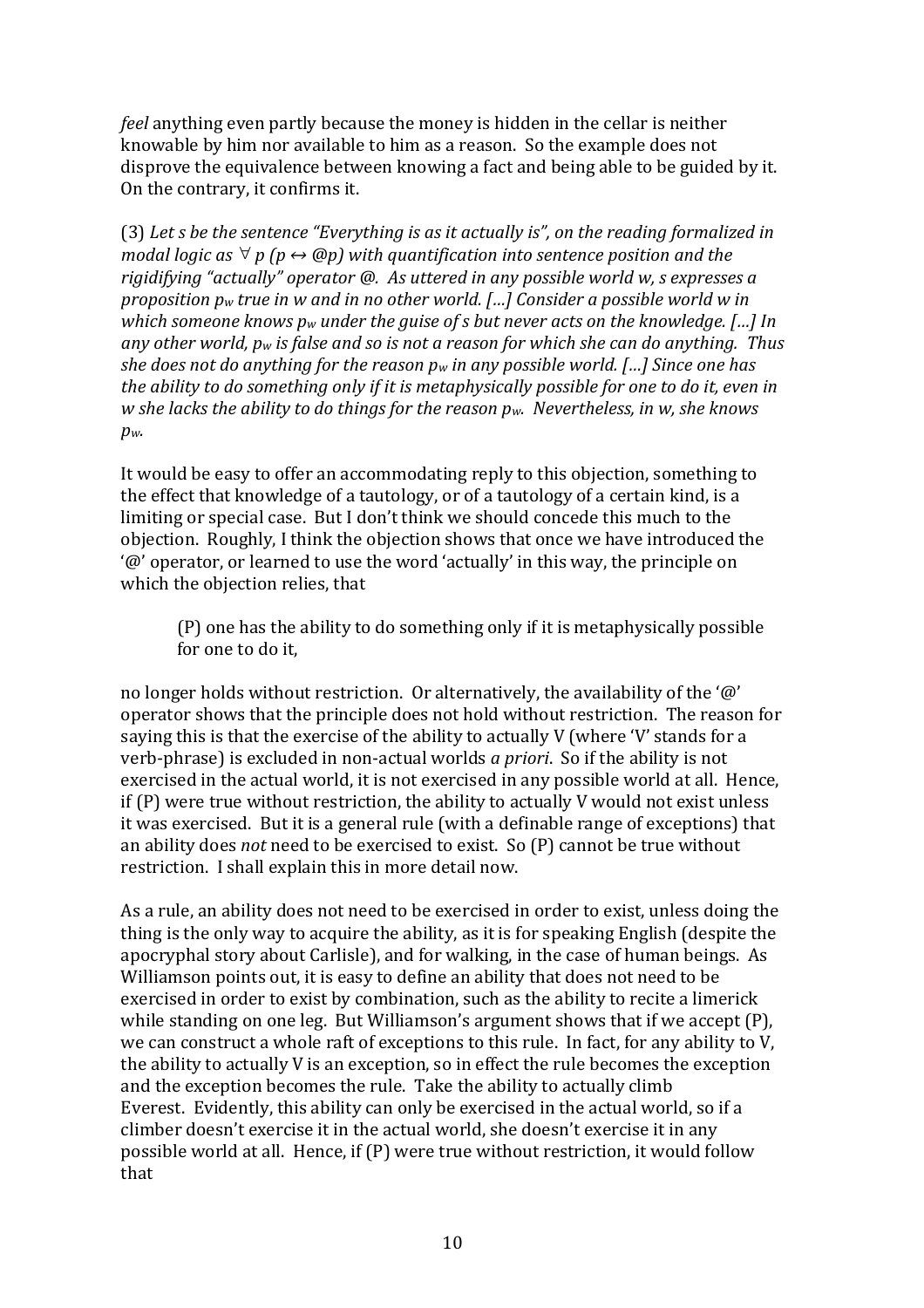(C) a climber who never actually climbs Everest does not have the ability to actually climb Everest.

And the same goes for every other ability to actually V, including the ability to actually recite a limerick while standing on one leg.

Evidently, (P) contradicts the fundamental idea that an ability, like a disposition, but unlike a tendency, does not need to be exercised to exist. It is true that @ possibly *p* does not imply possibly @ *p*, but an ability is not a species of possibility. As I point out in *AKW*, it is an actual property of the substance that possesses it, and not merely the possibility that the kind of act or event that manifests it should occur (p. 180). And as a matter of fact, many climbers who never actually climb Everest *do* have the ability to actually climb Everest. So (P) has to go.

This invites the question why (P) seems plausible. The answer, I suggest, is that if someone who has the ability to do something attempts to do it in propitious circumstances, she will normally succeed. This is a fundamental feature of our concept of an ability, no less so than the rule, with which it is perfectly consistent, that an ability does not need to be exercised to exist. But it is tempting to infer, first, that if there are *no* circumstances in which someone would succeed in doing something, then she cannot have the ability to do it, and then to infer from *this*, that

(P) one has the ability to do something only if it is metaphysically possible for one to do it,

which is *not* consistent with rule that an ability does not need to be exercised to exist. Which of these two inferences should be rejected depends on the interpretation of the clause 'there are no circumstances in which someone would succeed in doing something', but evidently they cannot both be accepted.

In summary, as long as we ignore the ' $\omega$ ' operator, (P) can seem plausible, but once '@' has been introduced, it is clear that (P) cannot be true without restriction, because the exercise of the ability to actually V, unlike the exercise of the ability to V, is restricted *a priori* to the actual world. That is not to say that no modal principle of the kind Williamson relies on is true. It is plausible that one has the ability to actually do something only if it is metaphysically possible for one to do it, for instance, one has the ability to actually climb Everest only if it is metaphysically possible for one to climb Everest. But it does not follow from the proposition that it is metaphysically impossible for someone to do something for the reason *pw*, that in *w* she lacks the ability to do things for that reason. So the objection fails.

It is encouraging to find that none of the alleged counterexamples disproves the proposition that a person knows that *p* if, and only if, she has the ability to be guided by the fact that *p*, to respond to it rationally, or take it into account, despite their ingenuity and sophistication. But as I have indicated, Williamson also argues that it is a mistake to equate a person's knowledge of a fact with her ability to be guided by it even if the bi-conditional is true. First, the equation 'makes the state of not knowing that *p* look too disunified to well explain the inability to do something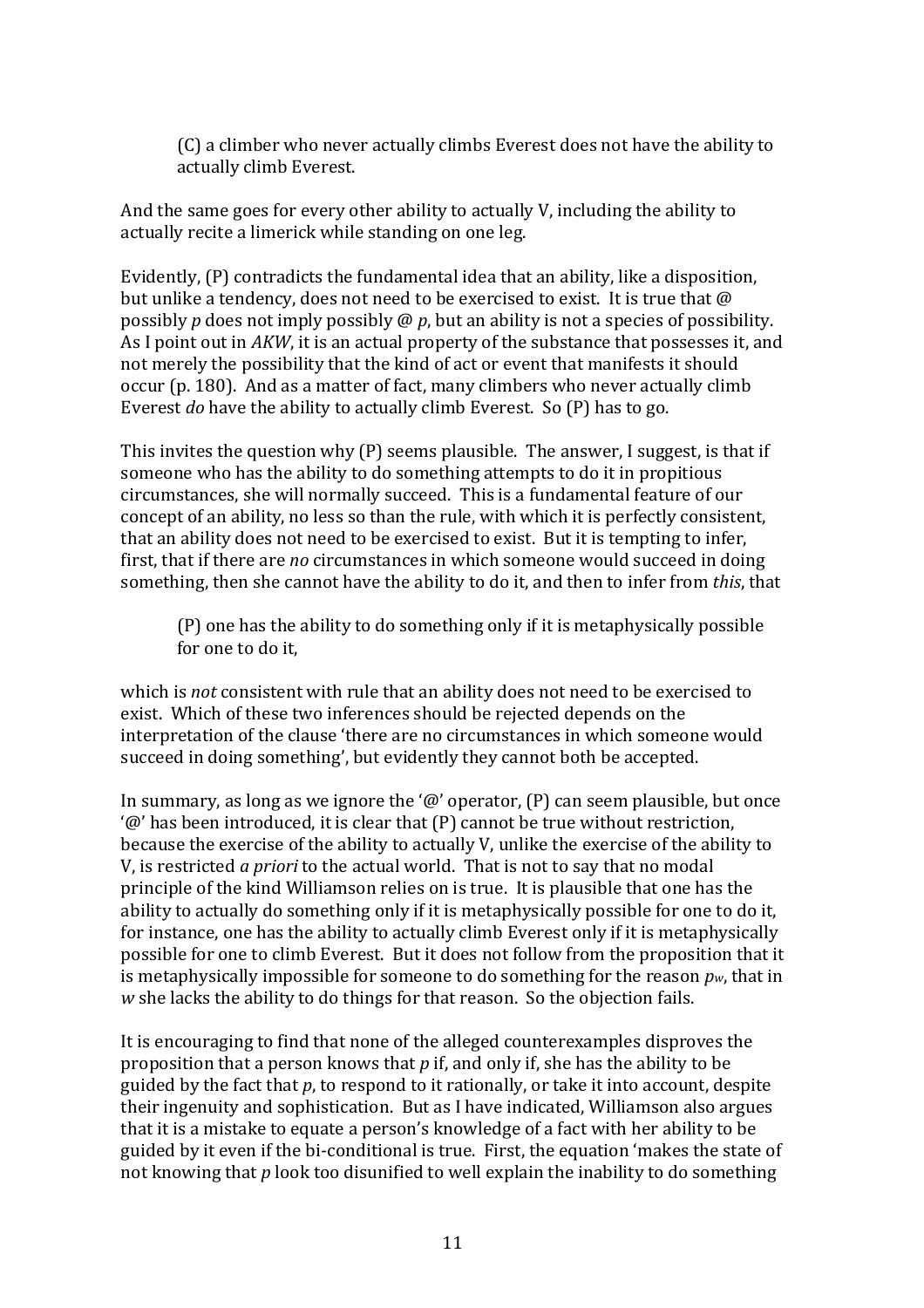because A'. Second, 'not all differences in the ability to do things because *p* are differences in the knowledge that *p*, so the ability is distinct from the knowledge.' I shall comment on these arguments in turn.

I found Williamson's first argument puzzling when I first saw it, in a laconic footnote in *Knowledge and its Limits*. Williamson concedes there that someone who believes truly that *p* without knowing that *p* cannot do X because *p*, cannot do Y because *p*, and so on.

But a single failure to know explains all these incapacities. If the incapacities constituted the failure to know, the correlation between the incapacities would be an unexplained coincidence.<sup>10</sup>

In reply, I pointed out that if the incapacities constituted the failure to know, it does *not* follow that the correlation between the them would be an unexplained coincidence, since it would be explained by whatever explains the person's failure to know, such as the fact that she did not see this morning's paper. At the same time, I agreed with Williamson's remark that 'a single failure to know explains all these incapacities':

It explains them by including them, in the way that a person's inability to ride a bicycle explains why she cannot cycle from X to Y, from Y to Z, from Z to W, and so on. (*AKW*, p. 182)

Williamson remains unconvinced. He points out that if someone is unable to ride a bicycle because she has lost her legs, the fact that she has lost her legs provides a 'unified' explanation of her inability to ride from X to Y, from Y to Z, and from Z to W. But if we imagine 'a random list of a thousand miscellaneous things' I am unable to do (compose a sonata, speak Yiddish, climb Everest, etc.), 'my general inability to do any of those things implies my particular inability to do any given one of them, but it does not well *explain* that particular inability, because the general inability is too disunified.'

The ability account of knowledge [he concludes] makes the state of not knowing that *p* look too disunified to well explain the inability to do something because *p*.

This argument seems to me muddled in two ways, first because Willliamson confuses the idea of a unified explanation with the idea of a unified ability, and second because he fails to distinguish between a general ability and a number of specific ones.

Presumably Williamson does not object to citing abilities or inabilities as explanatory factors as such. For although the fact that someone has lost her legs may explain why she cannot cycle from X to Y, from Y to Z, or from Z to W, the fact that she is unable to ride a bike can explain this too, regardless of *why* she is unable to ride a bike. And if this *is* the reason, then the fact that she cannot cycle from X to

<sup>10</sup> T. Williamson, *Knowledge and its Limits* (Oxford: OUP, 2002), p. 64.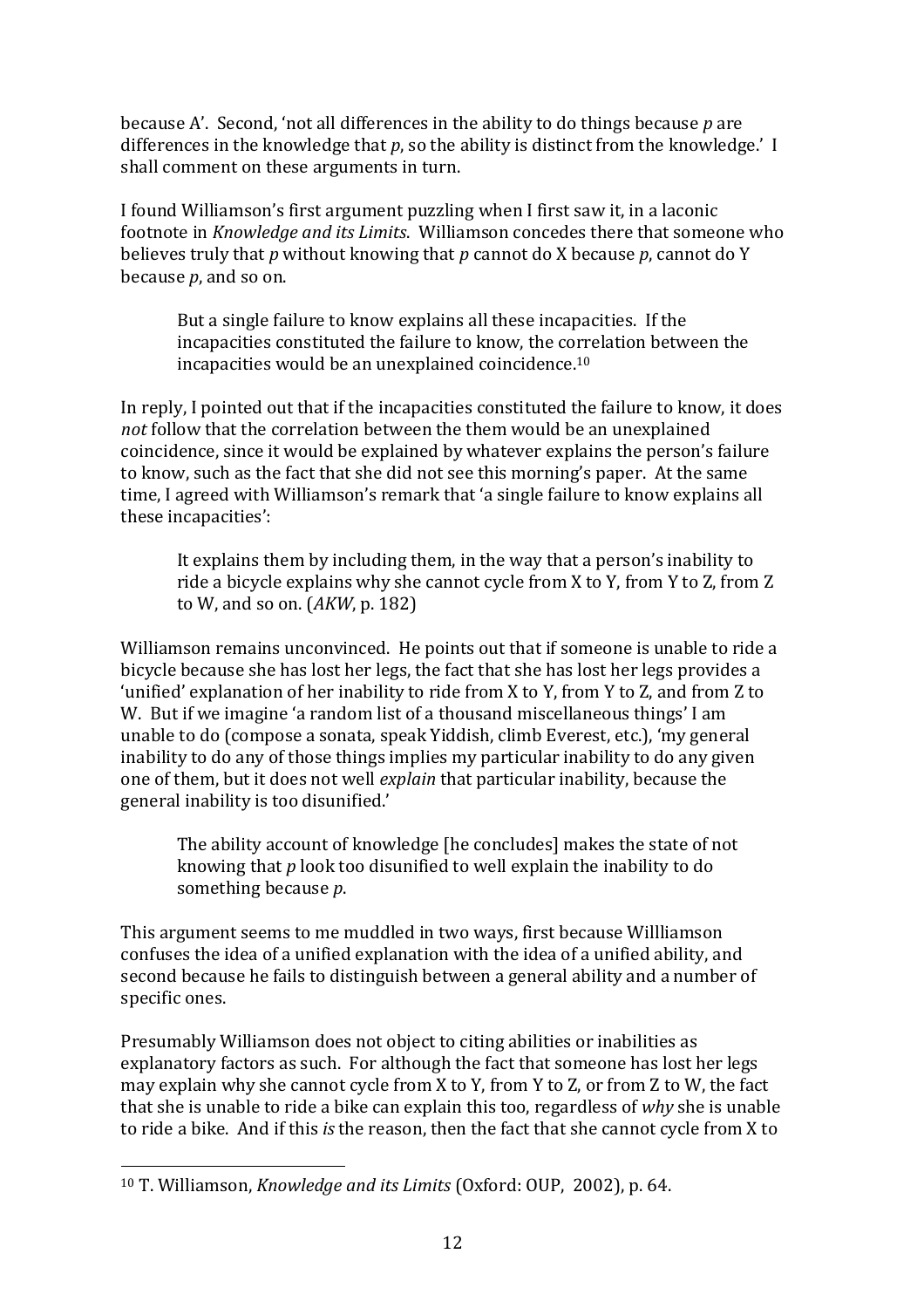Y, from Y to Z, or from Z to W, *does* have a unified explanation, in other words, it has a *single* explanation. By contrast, if she is a perfectly competent cyclist—people do cycle with prosthetic legs—but the road from X to Y is impassable, and the roads from Y to Z and from Z to W are too steep, then the fact that she cannot cycle from X to Y, from Y to Z, or from Z to W, does *not* have a unified (i.e. single) explanation. Thus, the fact that someone does not have a general ability, such as the ability to ride a bike, is perfectly capable of explaining why she is unable to exercise this ability in a specific way, and it is also perfectly capable of providing a unified explanation of why she is unable to exercise it in a variety of specific ways.

So much for unified explanations. But if Williamson's objection is that the ability account of knowledge makes not knowing a fact look like the inability to do the things on a miscellaneous list, the answer is that it does nothing of the kind. It is true of course that my inability to do the things on a miscellaneous list that includes speaking Yiddish does not explain *why* I am unable to speak Yiddish. But the reason for this is not that 'my general inability to do any of those things … is too disunified.' It is not a general inability at all: it is a conjunction of specific inabilities, one of which is precisely what we are seeking to explain. Whereas the inability to be guided by a fact, to respond to it rationally, *is* a general inability, because the *ability* to be guided by a fact is a general ability, which can be exercised in vastly many different ways in different circumstances, rather like the ability to use a concept or (if we compare the ways in which knowledge can be expressed to journeys) the ability to ride a bike. It is not a conjunction of abilities, let alone a conjunction of miscellaneous abilities.

Admittedly, there is an important difference between the ability to be guided by a fact and the ability to ride a bike, because the ability to be guided by a fact is not the ability to perform a specific kind of act or to engage in a specific activity or range of activities. It is, roughly, the ability do (or think, or feel) things *for a specific reason*, or *in the light of a specific fact*. So what it is an ability to do is captured by an adverb, rather than a verb. But this does not prevent either the ability or the corresponding inability from playing an explanatory role. For comparison, I point out in *AKW* that unpunctuality is a tendency to do things later than the appointed time. So what unpunctuality is a tendency to do is captured by an adverb too. But this does not mean that someone's unpunctuality is incapable of explaining some particular kind of behaviour to which they are prone, such as failing to pay bills when they fall due, or that it is incapable of providing a unified explanation of several kinds of behaviour.

Williamson's second reason for rejecting the equation between knowledge and the ability to be guided by the facts is that 'not all differences in the ability to do things because A are differences in the knowledge that A, so the ability is distinct from the knowledge.' For example, suppose Tom can run and cycle, but never learned to swim. If he knows that exercise is beneficial, he can go for a run or go for a bike ride for this reason, but he cannot go for a swim for this reason, beause he cannot swim. Now suppose he learns to swim. According to Williamson, his ability to be guided by the fact that exercise is beneficial has changed, since it now encompasses going for a swim as well as going for a run or going for a bike-ride, whereas his knowledge of the fact that exercise is beneficial has *not* changed: it remains exactly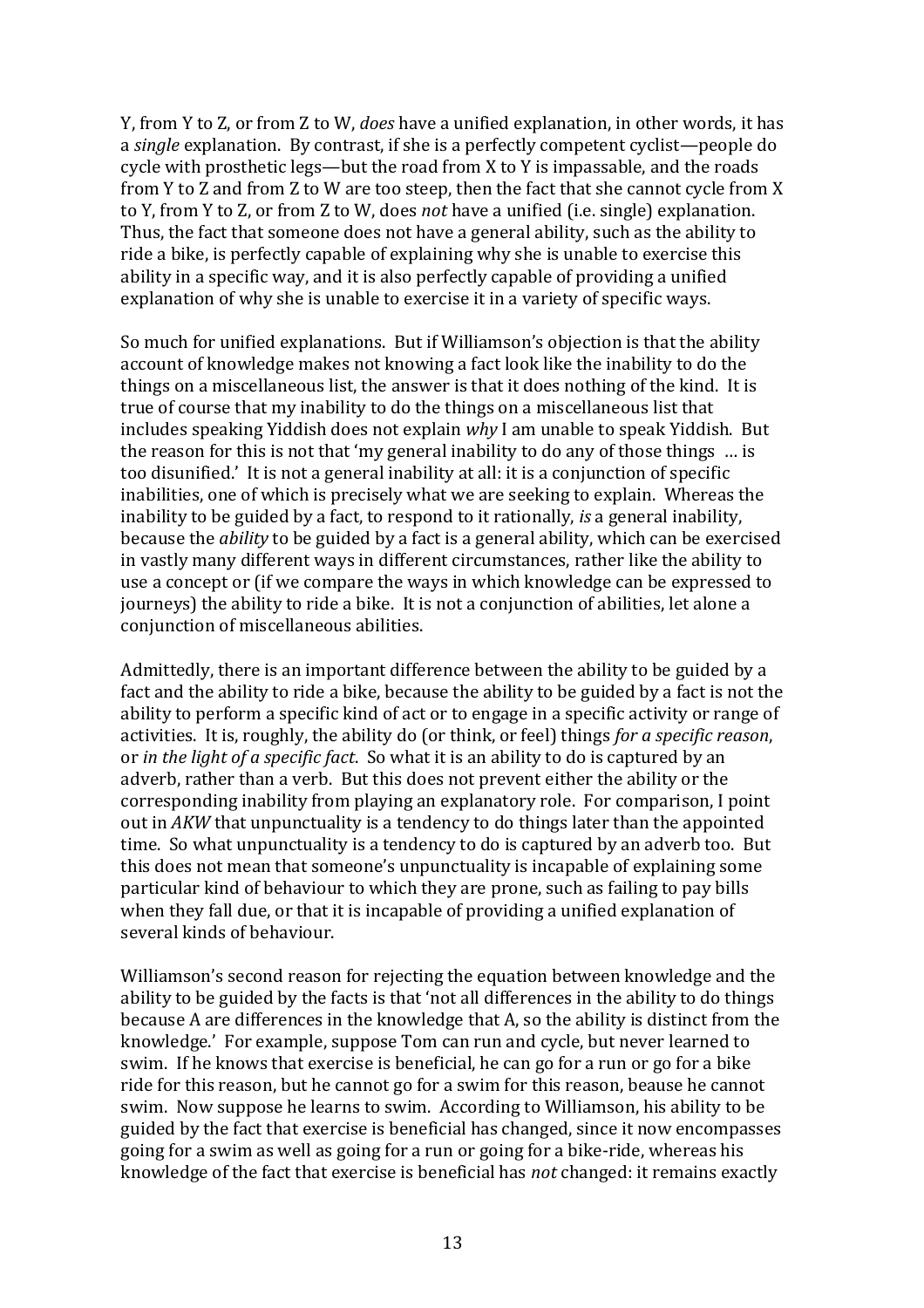what it was. But, as Williamson points out, if 'his ability has changed while his knowledge has stayed the same', the ability and the knowledge cannot be one and the same state.

This argument is simpler than the first, and it has a simpler answer. Tom's ability to be guided by the fact that exercise is beneficial, to respond to it rationally, or take it into account, does *not* change in these circumstances, since (as I put it earlier) the ability to be guided by a fact is not the ability to engage in a specific activity or range of activities. What a person's knowledge of a fact is an ability to do is captured by an adverb, rather than a verb. Hence, Tom's ability to be guided by the fact that exercise is beneficial is one thing, and the range of activities in which he is able to display it is another. The latter changes, but the former remains the same. Dispositions and tendencies exhibit this distinction too. For example, if an unpunctual man starts earning enough to file a tax return, and tends to file it late, his unpunctuality does not change, but he begins to display it in a new (though far from novel) way.

However, the ability theory of knowledge does not imply that a person's ability to be guided by the facts *cannot* change. Abilities change or develop in two main ways: they improve (or decline) and they broaden (or narrow). As Williamson points out, most human abilities can be improved. This is true at least of those that are classified as skills. In fact it should be obvious that abilities we acquire by practice can be improved, whether they are (or depend on) motor skills or intellectual skills, since we improve them as we acquire them, and we can generally improve them further, once we have reached the threshold that allows us to be described as possessing them without qualification. Think of walking or talking, for example. Many abilities can also be broadened or extended. This means different things in different cases, but the general idea is that an ability has a potential field of operation, and someone broadens an ability when she can exercise it across a more extensive field. For example, a pianist can broaden his ability to play the piano by mastering a more varied repertoire, and as we saw earlier someone who believes that exercise is beneficial can broaden his ability to take exercise by learning to swim.

If knowledge is the ability to be guided by the facts, we can easily understand how a person's knowledge in general, and her knowledge within a specific domain in particular, can be broadened. For as her knowledge becomes more extensive, she becomes able to be guided by a more extensive range of facts. As for the improvement of knowledge, knowing a subject better seems to involve both knowing more about it and understanding it better, that is, acquiring a more systematic knowledge of it, and an improved ability to connect the different parts of it and grasp it as a coherent whole. Admittedly, it is hard to see how a person's knowledge of a specific fact can be improved or broadened, although we can improve our *understanding* of a fact, if it has significant ramifications. But the same applies to other intellectual abilities, such as the ability to translate from one language into another, or the ability to do sums. For example, a student can improve her ability to translate from French into English, that is, she can learn to produce better translations, and she can also learn to translate a wider variety of